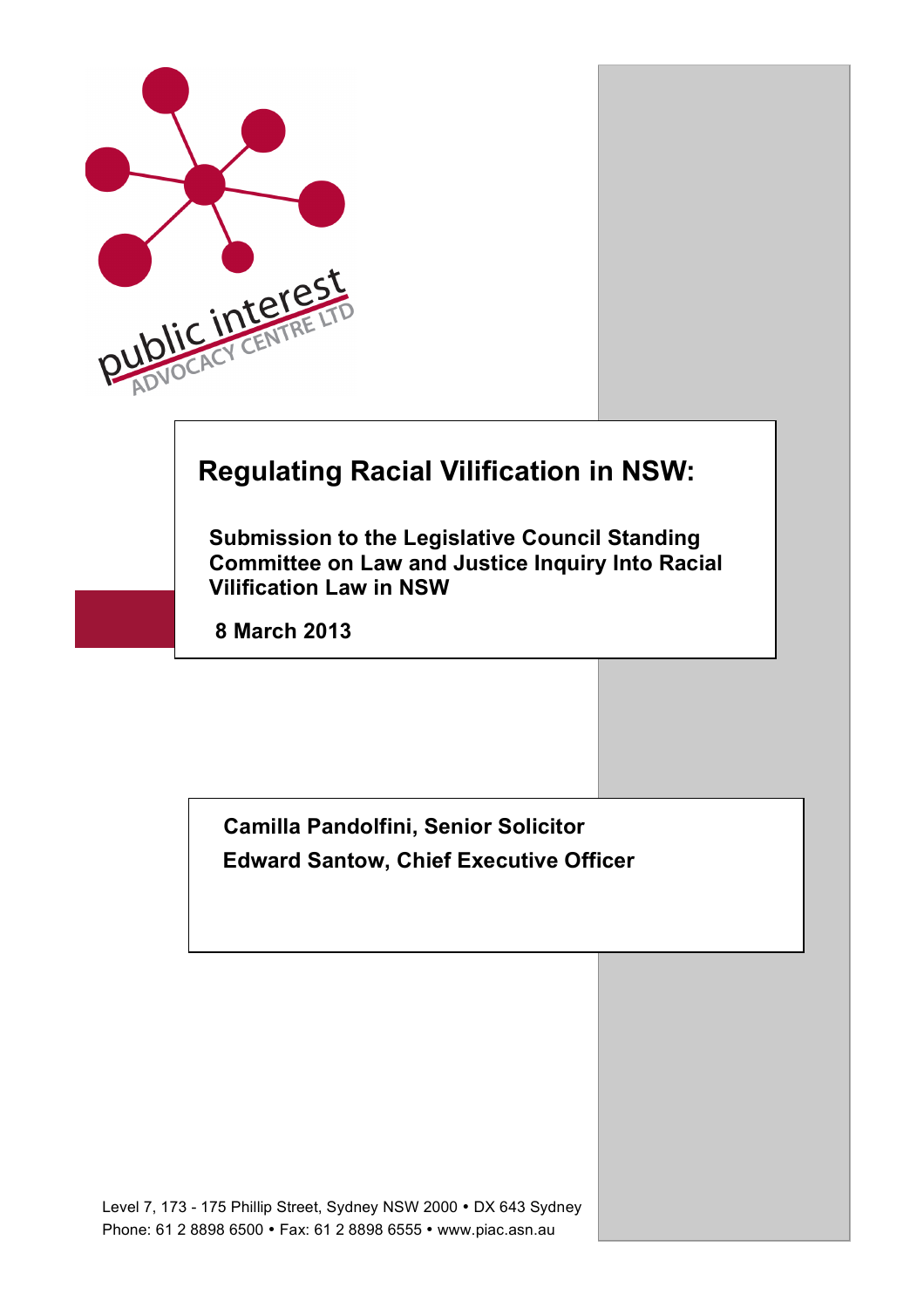## **1. Introduction**

The Public Interest Advocacy Centre (**PIAC**) welcomes the opportunity to provide this submission to the Legislative Council Standing Committee on Law and Justice Inquiry into racial vilification law in New South Wales (NSW).

PIAC believes that racial vilification laws are important to provide for substantive equality for those individuals and groups who are most affected by discrimination and racial vilification in NSW.

PIAC's submission does not address every aspect of the Inquiry. Rather, PIAC's submission focuses on areas relevant to PIAC's expertise and experience.

PIAC has specific expertise and casework experience relating to the provisions of s 20C. Our submission focuses on s 20C, rather than on s 20D of the *Anti-Discrimination Act 1977* (NSW) (the ADA).

#### **The Public Interest Advocacy Centre**

PIAC is an independent, non-profit law and policy organisation. PIAC works for a fair, just and democratic society, empowering citizens, consumers and communities by taking strategic action on public interest issues.

PIAC identifies public interest issues and works co-operatively with other organisations to advocate for individuals and groups affected. PIAC seeks to:

- expose and redress uniust or unsafe practices, deficient laws or policies;
- promote accountable, transparent and responsive government;
- encourage, influence and inform public debate on issues affecting legal and democratic rights:
- promote the development of law that reflects the public interest;
- develop and assist community organisations with a public interest focus to pursue the interests of the communities they represent;
- develop models to respond to unmet legal need; and
- maintain an effective and sustainable organisation.

Established in July 1982 as an initiative of the (then) Law Foundation of New South Wales, with support from the NSW Legal Aid Commission, PIAC was the first, and remains the only broadly based public interest legal centre in Australia. Financial support for PIAC comes primarily from the NSW Public Purpose Fund and the Commonwealth and State Community Legal Services Program. PIAC also receives funding from the NSW Department of Trade and Investment for its work on energy and water, and from Allens for its Indigenous Justice Program. PIAC also generates income from project and case grants, seminars, consultancy fees, donations and recovery of costs in legal actions.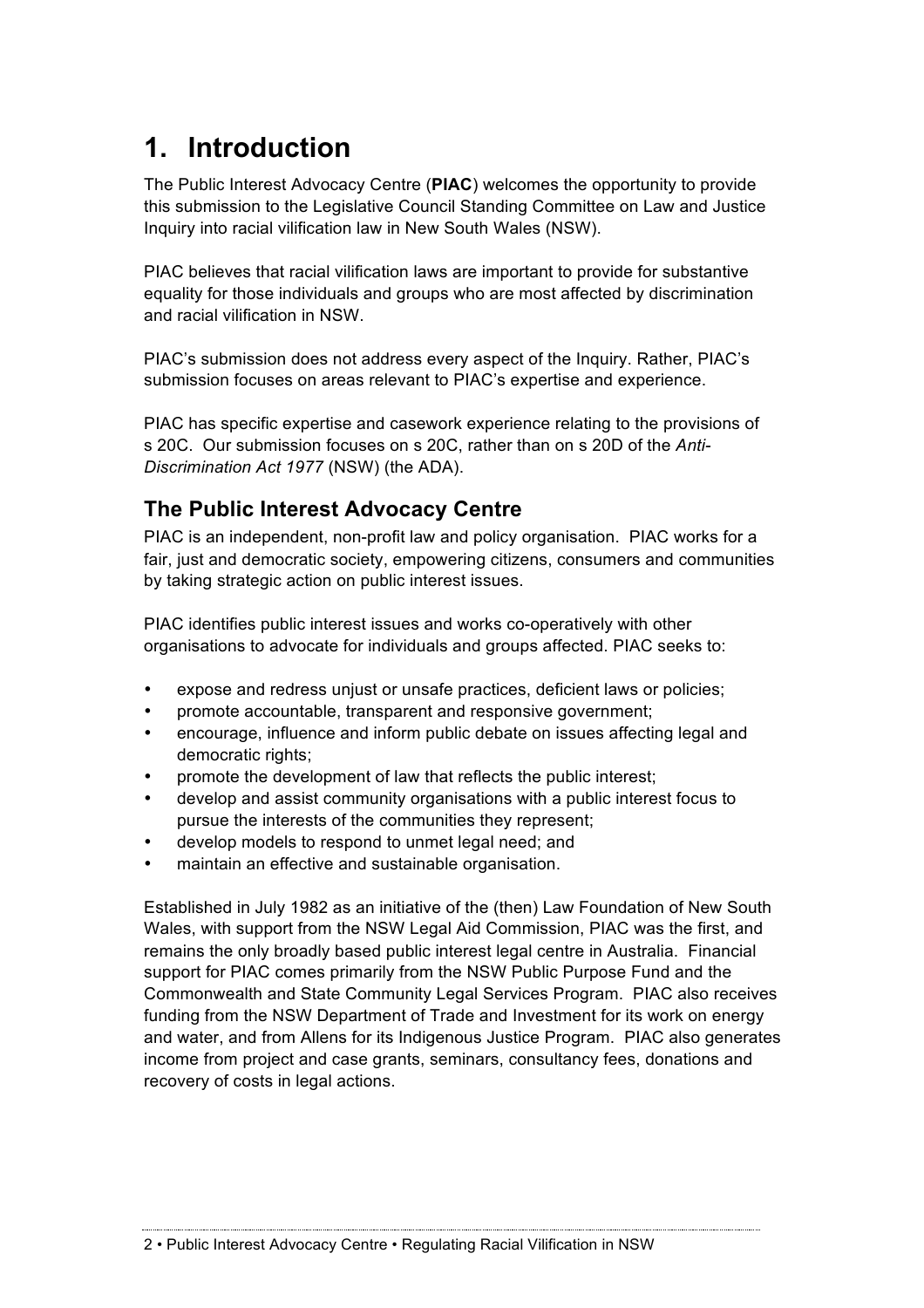#### **PIAC's expertise in discrimination law and equality**

A fundamental part of PIAC's role has long been to provide legal assistance to disadvantaged people who claim they have suffered discrimination or vilification. PIAC has represented litigants in a number of significant cases relevant to vilification and defamation law in Australia.<sup>1</sup> PIAC has also contributed its casework expertise in a broad range of public policy development and review processes in relation to anti-discrimination law,<sup>2</sup> vilification law and specifically racial vilification law, and the promotion of equality and human rights.<sup>3</sup>

PIAC has made a number of submissions on anti-discrimination law, most recently in relation to the consolidation of federal anti-discrimination law, and the exposure draft of the Human Rights and Anti-Discrimination Bill 2012 (Cth).<sup>4</sup>

 <sup>1</sup> In relation to homosexual vilification: *The Block* (*Burns v Radio 2UE Sydney Pty Ltd and Ors* [2004] NSWADT 267); In relation to defamation; *Ali v Nationwide News Pty Ltd* [2008] NSWCA 183.

<sup>2</sup> See, eg, Alexis Goodstone and Dr Patricia Ranald, *'Discrimination ... have you got all day?' Indigenous women, discrimination and complaints processes in NSW* (2001); Public Interest Advocacy Centre, *Submission on the Australian Human Rights Commission Legislation Bill 2003: Submission to the Senate Legal and Constitutional Committee on the Australian Human Rights Commission Legislation Bill* (2003); Robin Banks, *Implementing the Productivity* Commission *Review of the Disability Discrimination Act; submission to the Senate Legal and Constitutional Affairs Committee Inquiry into the Disability Discrimination and Other Human Rights Legislation Amendment Bill* (2009), Gemma Namey, *The other side of the story: extending the provisions of the Sex Discrimination Act 1984 (Cth): Submission to the Senate Standing Committee on Legal and Constitutional Affairs on the Sex and Age Discrimination Legislation Amendment Bill 2010* (2010), Lizzie Simpson and Robin Banks, *Taxis for All: Submission to the NSW Legislative Council's Select Committee on the NSW Taxi Industry* (2010). These and most PIAC publications, including submissions, are available on the Centre's website: <http:///www.piac.asn.au/publications/pubs/dateindex.html>.

<sup>3</sup> See, for example, Chris Hartley et al, *National Human Rights Baseline Study: submission by the Public Interest Advocacy Centre* (2011), Chris Hartley and Edward Santow, *ACT Government consultation on the inclusion of economic, social and cultural rights in the Human Rights Act 2004* (2011), Edward Santow and Brenda Bailey, *Human Rights Charter Review-respecting Victorians* (2011).

<sup>4</sup> Available at: <http://www.aph.gov.au/Parliamentary\_Business/Committees/Senate\_Committees?url=legcon\_ ctte/anti\_discrimination\_2012/index.htm>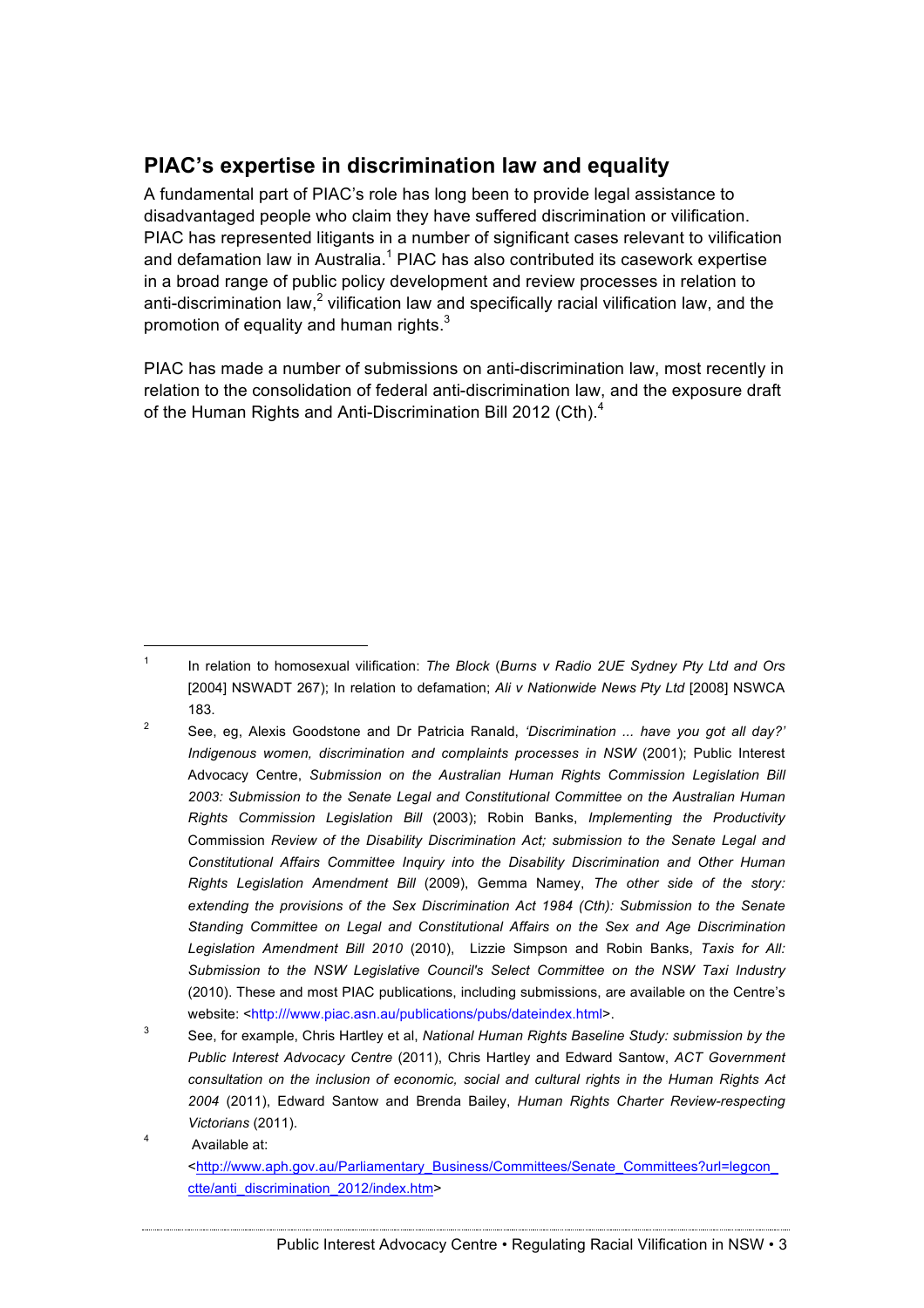## **2. Section 20C**

PIAC submits that s 20C of the *Anti-Discrimination Act 1977* should be retained.

PIAC submits that the existing s 20C strikes an appropriate balance and does not impose an inappropriate fetter on freedom of expression. PIAC is of the view that the right to free speech is fundamental to the operation of a liberal democratic society. However, it is well understood that freedom of expression is not absolute, and it cannot be a used to justify expression that deeply humiliates, offends or incites hatred or injustice against a person, or a group of people.<sup>5</sup>

Section 20C of the ADA is consistent with Australia's legal obligations under the International Convention on Civil and Political Rights (**ICCPR**) and the Convention on the Elimination of Racial Discrimination (**CERD**).

Article 19 of the ICCPR provides that:

- 1. Everyone shall have the right to hold opinions without interference.
- 2. Everyone shall have the right to freedom of expression; this right shall include freedom to seek, receive and impart information and ideas of all kinds, regardless of frontiers, either orally, in writing or in print, in the form of art, or through any other media of his choice.
- 3. The exercise of the rights provided for in paragraph 2 of this article carries with it special duties and responsibilities. It may therefore be subject to certain restrictions, but these shall only be such as are provided by law and are necessary:

(a) For respect of the rights or reputations of others;

(b) For the protection of national security or of public order, or of public health or morals.

Article 20(2) provides that:

Any advocacy of national, racial or religious hatred that constitutes incitement to discrimination, hostility or violence shall be prohibited by law.

NSW was the first Australian State to introduce racial vilification laws, by the insertion of Part 2, Division 3A (ss 20B – 20D) into the ADA. $^6$  All Australian jurisdictions now have racial vilification laws, with the exception of the Northern Territory.<sup>7</sup>

 <sup>5</sup> See Article 19(3) ICCPR; Human Rights Committee, 102nd session**,** Geneva, 11-29 July 2011, *UN ICCPR General Comment No. 34* Article 19 Freedom of Expression; *Ross v. Canada, 1 May 1996, Communication No. 736/1997; Thorgeirson v. Iceland, 25 June 1992, Application No. 13778/88, para. 63.*

 $6$  The Liberal Party of NSW introduced the racial vilification provisions on 4 May 1989 through the *Anti-Discrimination (Racial Vilification) Amendment Act* 1989.

<sup>7</sup> *Discrimination Act 1991* (ACT) ss 66 – 67; *Racial Vilification Act 1996* (SA) ss 3 – 6; *Civil Liability Act 1936* (SA) s 73; *Anti Discrimination Act 1998* (Tas) Section 19; *Anti-Discrimination Act 1991* (QLD) ss 124A, 131A; *Racial and Religious Tolerance Act 2001* (Vic) ss 7 – 12, 24 – 25; *Criminal Code 1913* (WA) ss 77 – 80H; *Racial Discrimination Act 1975* (Cth) ss 18C – 18D.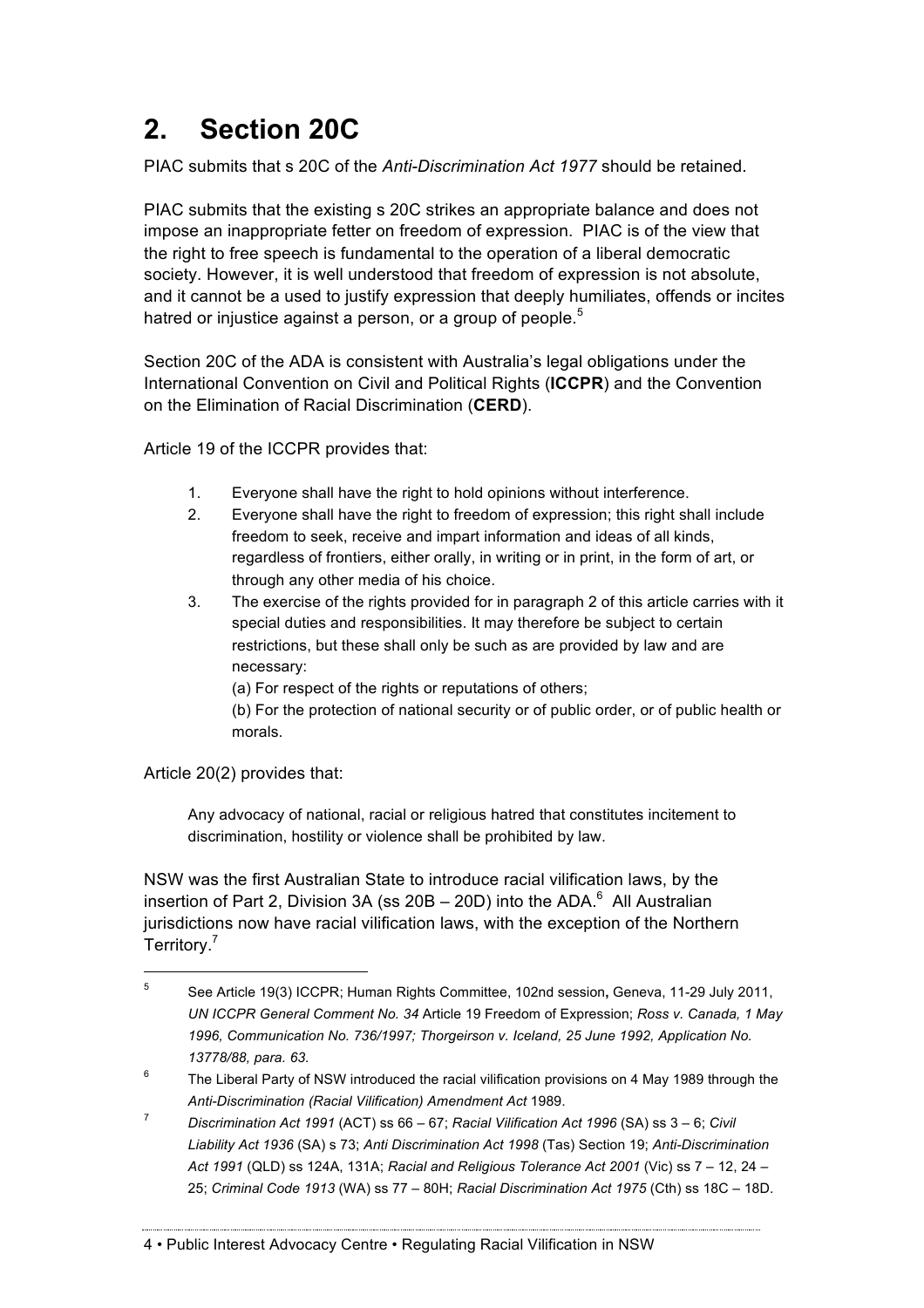Most other States and the ACT have similar provisions to those of NSW. The racial vilification provisions of s 18C of the *Race Discrimination Act 1975* (Cth), however, differ from s 20C of the ADA on some points.

Under the NSW provisions, the impact, or 'harm caused' by the 'public act' must be greater than under the Commonwealth legislation. The threshold is therefore higher in NSW for an act to be found to be racial vilification.<sup>8</sup>

Section 18C of the *Race Discrimination Act 1975* (Cth) provides that the public act must be 'reasonable likely, in all the circumstances, to offend, insult, humiliate or intimidate another person or group of people', whereas under s 20C of the ADA the public act must 'incite hatred towards, serious contempt or severe ridicule' of another person or group of persons.

Arguably, it is harder to prove racial vilification in NSW than under the Commonwealth provisions.<sup>9</sup> The most recent case of *Eatock v Bolt* [2011] FCA 1103, in which journalist Andrew Bolt was found to have contravened s 18C of the *Racial Discrimination Act* goes some way to illustrate the lower threshold required to prove racial vilification under the federal legislation, although it should be noted that the judgment in that case turned primarily on whether the freedom of expression exemption, or defence, applied to the words of the respondent, Mr Bolt. Importantly, in determining that the exemption did not apply, Bromberg J took into account the possible degree of harm the conduct involved may have caused.

PIAC acted on behalf of the complainant in *Burns v Radio 2UE Sydney Pty Ltd & Ors* [2004] NSWADT 267*,* which concerned an allegation of homosexual vilification. The provisions relevant to homosexual vilification in the ADA contain a similar threshold for proving vilification as is provided for in s 20C in respect of racial vilification.

In that case, PIAC represented Gary Burns in a homosexual vilification complaint against John Laws, Steve Price and Radio Station 2UE. The matter concerned comments that they made about the appearance of a gay couple on the Channel 9 television show, "The Block". In 2004, the Administrative Decisions Tribunal upheld Mr Burns' complaint and found that both Mr Price's and Mr Laws' comments amounted to homosexual vilification. Radio 2UE, Mr Laws and Mr Price originally appealed this decision but the case was settled in 2008 with Mr Price and 2UE publicly apologising for any hurt that their comments may have caused homosexual males.

The Tribunal specifically considered the meaning of 'severe ridicule'. The Tribunal noted that:<sup>10</sup>

 <sup>8</sup> Gareth Griffith, *Racial Vilification Laws: The Bolt Case from a State perspective* October 2011, E-brief 14/2011 NSW Parliamentary research Service, 3.

<sup>9</sup> Gareth Griffith, *Racial Vilification Laws: The Bolt Case from a State perspective* October 2011, E-brief 14/2011 NSW Parliamentary research Service, 8.

<sup>10</sup> *Burns v Radio 2UE Sydney Pty Ltd & Ors* [2004] NSWADT 267*,* para 36 – 42.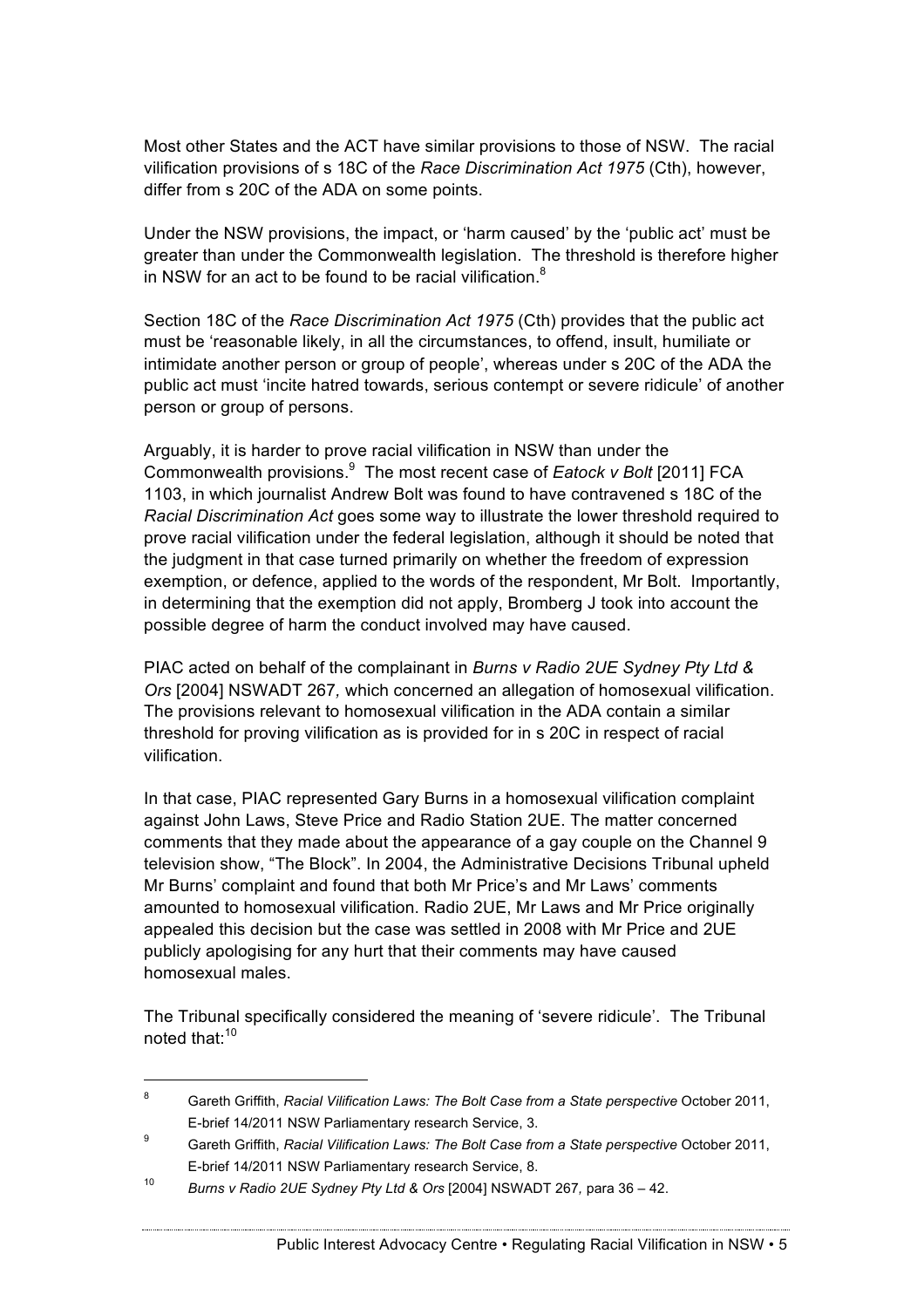It is clear from the debates in relation to both the racial vilification and homosexual vilification provisions that the Parliament was concerned to 'achieve a balance between the right to free speech and the right to an existence free from … vilification and its attendant harms'… We must have that consideration in mind when deciding where the line is to be drawn for the purposes of characterising conduct as vilification.

We consider the ordinary meaning of the term 'severe ridicule' having regard to the guidance given by the parliamentary debates, by common dictionary definitions … and by our own understanding of the ordinary meaning of the words. A distinction can be drawn between 'mild ridicule, mere mockery or derision', and 'harsh or extreme mockery derision'…

We understand 'severe ridicule' to be 'harsh or extreme mockery or derision'. As a tribunal of fact, we make an evaluative judgment within a broad discretion as to whether the conduct amounts to 'severe ridicule'…

The Tribunal determined, in relation to Mr Price, that:<sup>11</sup>

Mr Price's conduct, particularly as it was done in explicit disregard of known constraints and possible consequences, did not express or imply any limits to the ridicule. Even after he said to Mr Laws 'I think that'll do, we might move on eh?', Mr Price continued to engage in the conduct. Mr Price's conduct was, effectively, licence to listeners to engage in ridicule without regard to limits or boundaries, and was capable of inciting ridicule certainly to a sever degree.

The *Burns* case is an example of the way in which 'severe ridicule' is interpreted under the ADA*.*

All Australian jurisdictions have a diversity of racial vilification laws, including criminal sanctions in some States and a statutory tort in South Australia. The civil human rights regulatory model of s 20C, however, is an effective and relatively accessible model. Effective civil anti-discrimination laws provide a mechanism for responding to expressions and actions that can make a meaningful contribution to behavioural changes and attitudinal shifts in NSW, which are likely to offer the most long term protection to those individuals and groups in NSW currently subjected to racial vilification.

 <sup>11</sup> *Burns v Radio 2UE Sydney Pty Ltd & Ors [2004] NSWADT 267 (22 November 2004),* para 59.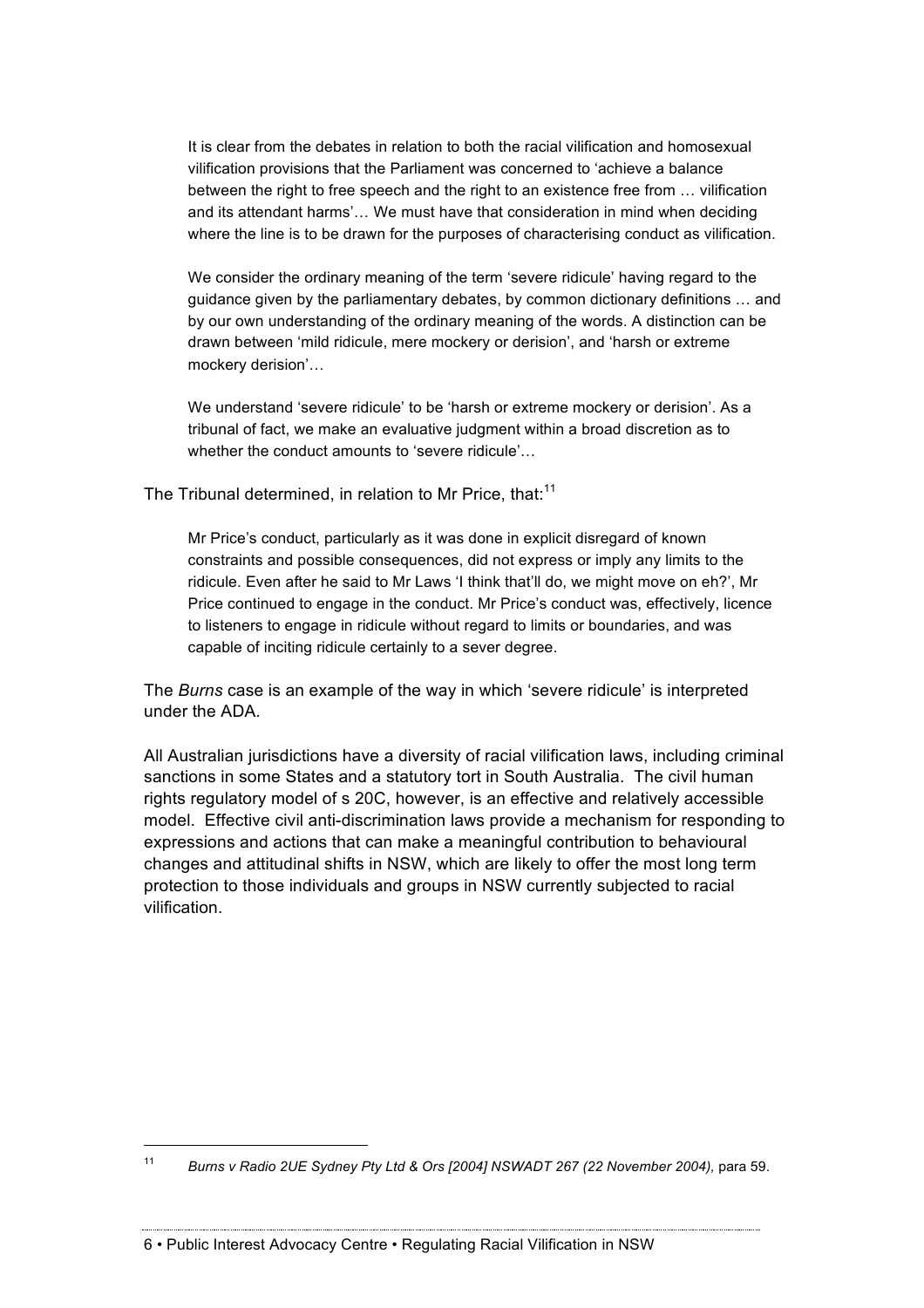# **3. Section 20(C)(2)**

PIAC submits that if reform of the ADA as a whole is contemplated, consideration should be given to replacing the defences, or exemptions, to racial vilification in Section 20(C)(2) with a general limitations provision, such as:

- (2) Nothing in this section renders unlawful a public act that is justifiable.
- (3) A public act is justifiable if it is done in good faith, for the purpose of achieving a particular aim; and
	- (a) That aim is a legitimate aim; and
	- (b) The person who did the public act considered, and a reasonable person in the circumstances of the person would have considered, that engaging in the conduct would achieve that aim; and
	- (c) The public act is a proportionate means of achieving that aim.

The clause could also include a non-exhaustive explanation of the matters to be taken into account in determining whether any act is a proportionate means of achieving a legitimate aim.

A general limitations clause would enhance the flexibility of racial vilification law in NSW and create a standard that can adapt over time in line with changing community expectations.

A general limitations clause would also allow for an examination of any public act complained of, no matter the 'purpose' of the act. This would ensure that no specific area is privileged or exempted from racial vilification laws more than any other.

The *Human Rights and Anti-Discrimination Exposure Draft Bill 2012* (Cth) (HRAD) introduces a general limitations clause at Section 23 as follows:

…

Exception for justifiable conduct

(2) It is not unlawful for a person to discriminate against another person if the conduct constituting the discrimination is justifiable.

#### *When conduct is justifiable*

- (3) Subject to subsection (6), conduct of a person (the *first person*) is *justifiable* if:
	- (a) the first person engaged in the conduct, in good faith, for the purpose of achieving a particular aim; and
	- (b) that aim is a legitimate aim; and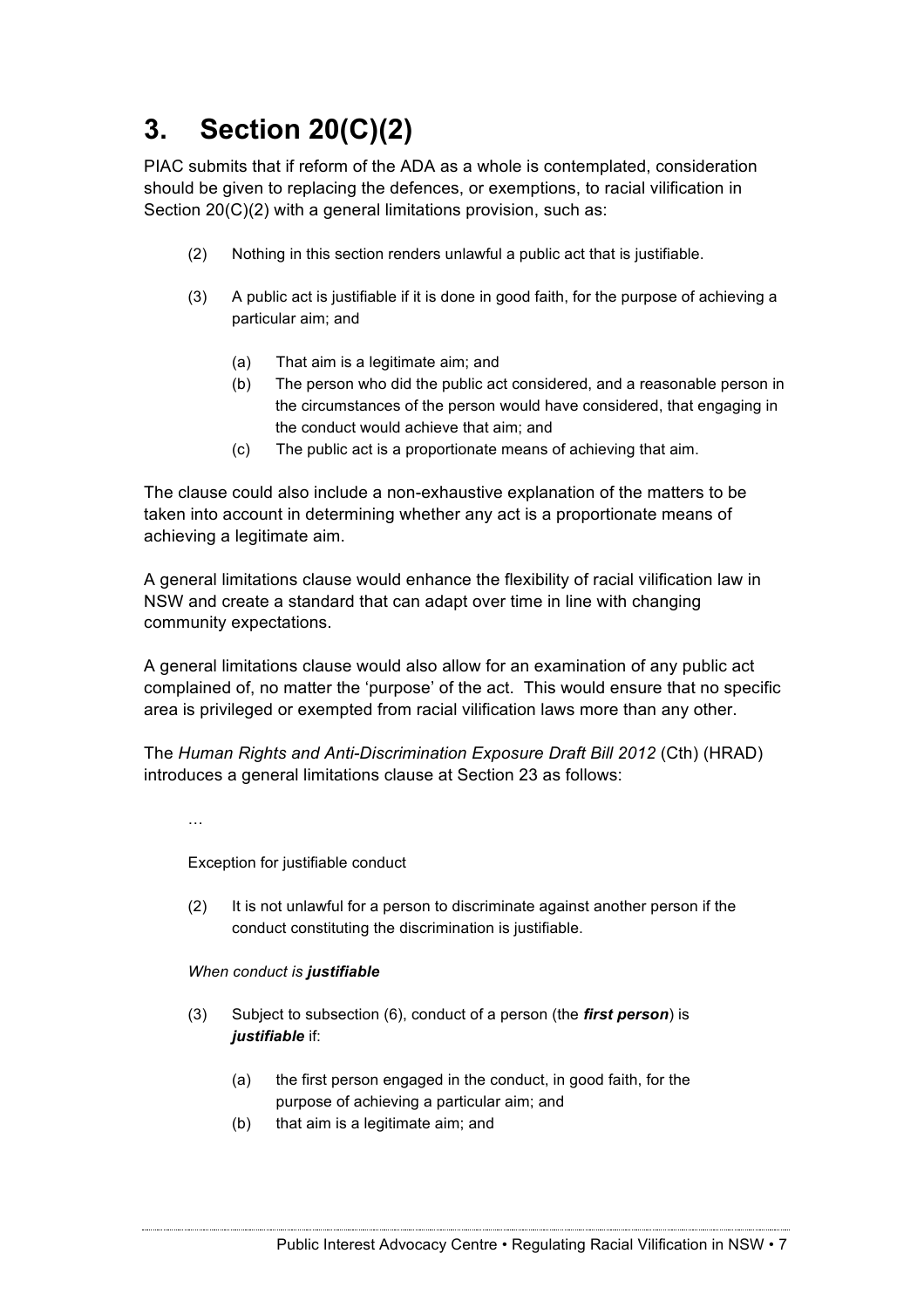- (c) the first person considered, and a reasonable person in the circumstances of the first person would have considered, that engaging in the conduct would achieve that aim; and
- (d) the conduct is a proportionate means of achieving that aim.
- (4) In determining whether subsection (3) is satisfied in relation to conduct, the following matters must be taken into account:
	- (a) the objects of this Act;
	- (b) the nature and extent of the discriminatory effect of the conduct;
	- (c) whether the first person could instead have engaged in other conduct that would have had no, or a lesser, discriminatory effect;
	- (d) the cost and feasibility of engaging in other conduct as mentioned in paragraph (c).
- (5) Any other matter that it is reasonable to take into account may also be taken into account.

The Explanatory Notes to the HRAD note that:

Clause 23 sets out a new concept for Commonwealth anti-discrimination law. This general limitations clause will allow for a more flexible, case-specific approach giving people and organisations more assistance in determining whether a practice or action was the most appropriate method of achieving an objective. The clause will also be able to adapt to changing standards and community expectations over time.

Clause 23 is intended to align with the international human rights law concept of 'legitimate differential treatment' . . .

Although the idea of a general limitations clause is new, this builds on the defence of reasonableness in existing indirect discrimination provisions and reflects the policy rationale underpinning existing exceptions and international law.

The general limitations clause of the HRAD has been widely supported.<sup>12</sup>

A general limitations clause would also be consistent with Australia's international human rights obligations under the ICCPR and the CERD.

The Siracusa Principles on the Limitation and Derogation Provisions in the International Covenant on Civil and Political Rights provide the following in relation to a general limitations clause:

(10) Whenever a limitation is required in the terms of the Covenant to be "necessary", this term implies that the limitation:

 <sup>12</sup> <http://www.ag.gov.au/Consultations/Pages/ConsolidationofCommonwealthantidiscriminationlaws.aspx > Accessed 1 March 2013.

<sup>8</sup> • Public Interest Advocacy Centre • Regulating Racial Vilification in NSW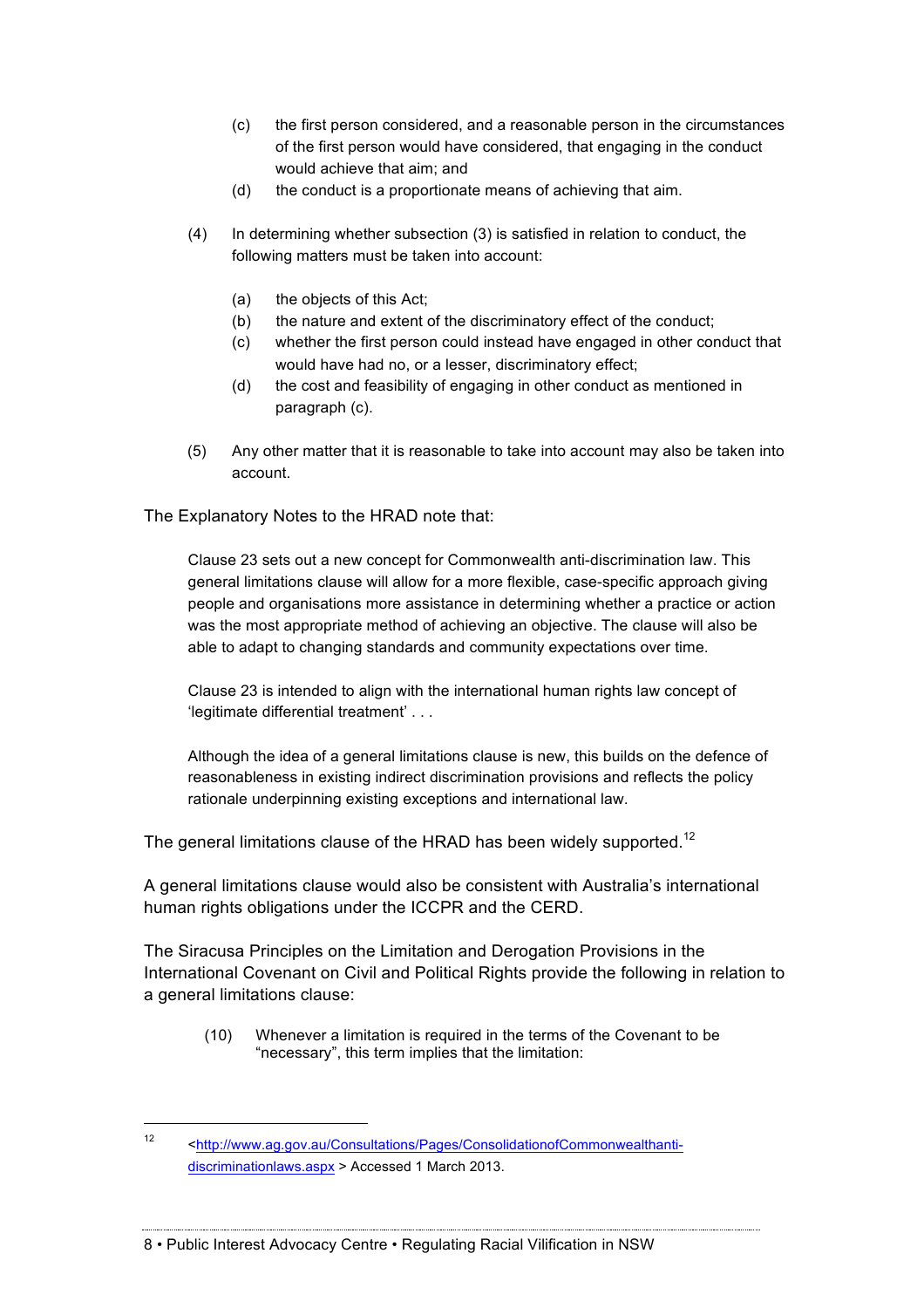- (a) is based on one of the grounds justifying limitations recognised by the relevant article of the Covenant,
- (b) responds to a pressing public or social need,
- (c) pursues a legitimate aim, and
- (d) is proportionate to that  $\text{aim}^{13}$ .

Any assessment as to the necessity of a limitation shall be made on objective considerations.

Other international jurisdictions also contain a general limitations clause in their human rights and anti-discrimination legislation. For example the UK *Equality Act 2010* includes the limitation that relevant discriminatory conduct will not be discriminatory under the Act if it can be demonstrated to be a 'proportionate means of achieving a legitimate aim'.<sup>14</sup>

### **4. Section 20D**

PIAC cannot offer comment on s 20D, as it is not within our expertise based on our casework experience. However, we note that there are criminal racial vilification laws in other Australian States, and also internationally.

Western Australia, the Australian Capital Territory, Queensland, South Australia and Victoria all have criminal sanctions for racial vilification.<sup>15</sup> South Australia, the ACT, Queensland and Victoria have both civil and criminal racial vilification laws. Western Australia has only criminal sanctions. Tasmania does not have criminal sanctions for racial vilification. The Tasmanian Law Reform Institute in 2011 specifically recommended 'that a serious racial vilification criminal provision not be introduced in the *Anti-Discrimination Act 1998* (Tas).' 16

In NSW, criminal liability is attracted only when there is a threat to do violence to persons or property or when others are incited to do so, on the ground of race<sup>17</sup>. It is not necessarily the motivation of the offender that creates a criminal offence, but whether what the offender said incited or caused others to commit or threaten acts of

 <sup>13</sup> United Nations, Economic and Social Council, *Siracusa Principles on the Limitation and Derogation Provisions in the International Covenant on Civil and Political Rights,* U.N. Doc. E/CN.4/1985/4, Annex (1985) < http://www.wfrt.org/humanrts/instree/siracusaprinciples.html > Accessed 6 March 2013.

<sup>14</sup> *Equality Act 2010 (UK) section 19(2)(d) provides that a criterion or practice will be discriminatory if it cannot show it to be a proportionate means of achieving a legitimate aim'.*

<sup>15</sup> *Discrimination Act 1991* (ACT) ss 66 – 67; *Racial Vilification Act 1996* (SA) ss 3 – 6; *Civil Liability Act 1936* (SA) Section 73; *Anti Discrimination Act 1998* (Tas) Section 19; *Anti-Discrimination Act 1991* (QLD) ss 124A, 131A; ss 7 – 12, 24 – 25; *Criminal Code 1913* (WA) ss 77 – 80H.

<sup>16</sup> Tasmania Law Reform Institute *Racial Vilification and Racially Motivated Offences*  <http://www.utas.edu.au/\_\_data/assets/pdf\_file/0009/283788/RV\_Final\_Report.pdf > accessed 1 March 2013.

<sup>17</sup> *Anti-Discrimination Act 1977* (NSW) s 20D.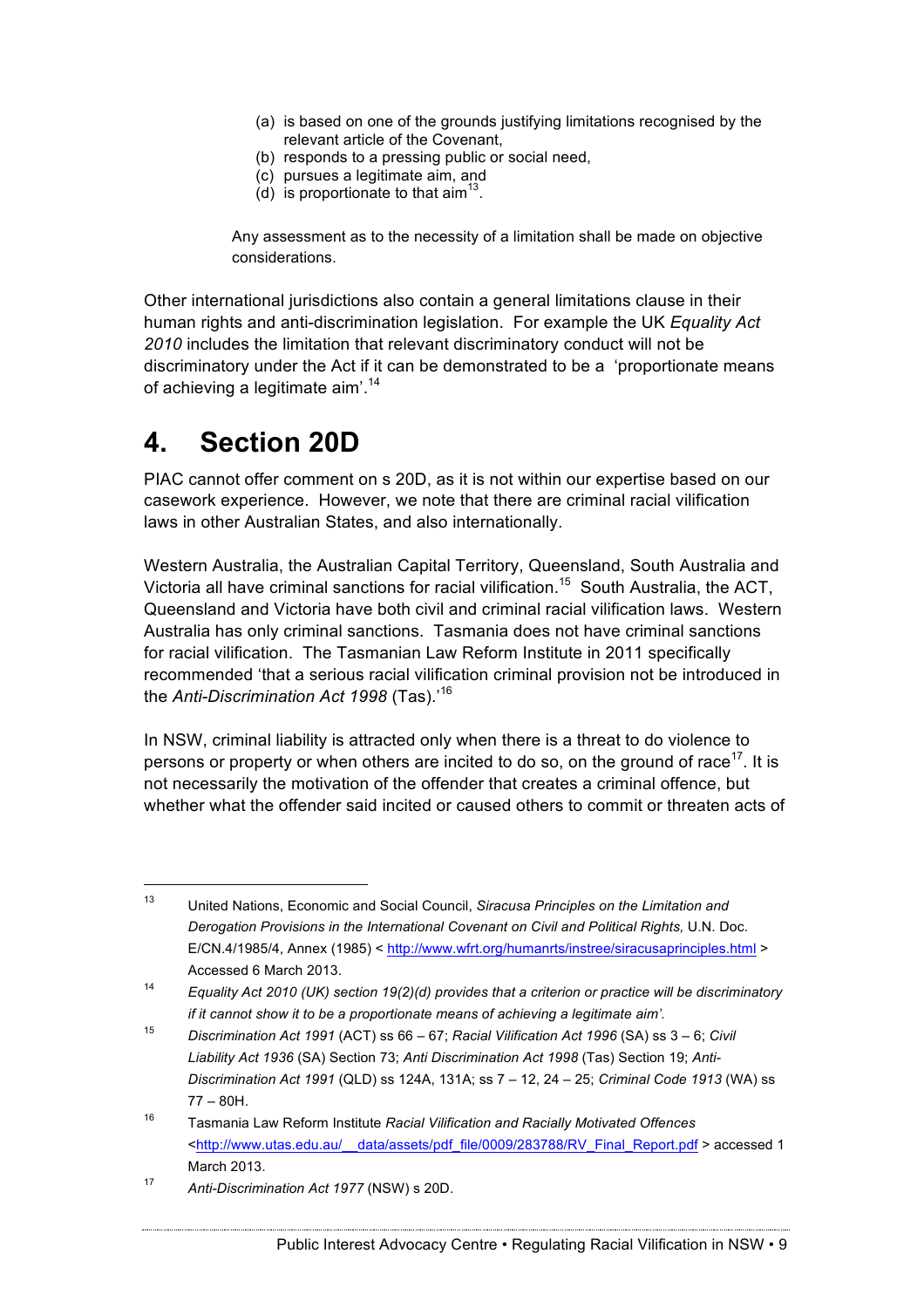violence against person(s) on the ground of race and whether the offender intended this to be the outcome. The South Australian provisions mirror those in NSW<sup>18</sup>.

The Victorian criminal racial vilification provision is also similar to the New South Wales provision, although it extends to situations where the offender intentionally engages in conduct that they know is likely to incite serious contempt, revulsion or severe ridicule without the requirement of the threat of violence<sup>19</sup>.

The *Criminal Code* (WA) criminalises the possession, publication and display of written or pictorial material that is threatening or abusive with the intention of inciting racial hatred or of harassing a racial group<sup>20</sup>.

The ACT criminal provision expressly requires an element of intentionality and recklessness to be established in the incitement of hatred.<sup>21</sup>

The Queensland criminal offence provision expressly requires knowledge of recklessness.22

Canada and the UK are examples of comparable international jurisdictions that have introduced criminal sanctions for racial vilification. $^{23}$ 

Australia has ratified the CERD, but has expressed a reservation to Article 4 as follows:

The Government of Australia ... declares that Australia is not at present in a position specifically to treat as offences all the matters covered by article 4(a) of the Convention. Acts of the kind there mentioned are punishable only to the extent provided by the existing criminal law dealing with such matters as the maintenance of public order, public mischief, assault, riot, criminal libel, conspiracy and attempts. It is the intention of the Australian Government, at the first suitable moment, to seek from Parliament legislation specifically implementing the terms of article 4(a).

Article 4 of the Convention on the Elimination of All Forms of Racial Discrimination (CERD) sets out that:

States Parties condemn all propaganda and all organizations which are based on ideas or theories of superiority of one race or group of persons of one colour or ethnic origin, or which attempt to justify or promote racial hatred and discrimination in any form, and undertake to adopt immediate and positive measures designed to eradicate all incitement to, or acts of, such discrimination and, to this end, with due regard to the

 <sup>18</sup> *Racial Vilification Act 1996* (SA) ss 3 – 6.

<sup>19</sup> *Racial and Religious Tolerance Act 2001* – ss 24-25.

<sup>20</sup> *Criminal Code 1913* (WA) ss 77 – 80H.

<sup>21</sup> *Discrimination Act 1991* (ACT) s 67.

<sup>22</sup> *Anti-Discrimination Act 1991* (QLD) s 131A.

<sup>23</sup> *Criminal Code RS 1983 m c. C-46 Section 318 (Canada); Public Order Act 1986 (UK), c 64 ss 17 -22.*

<sup>10</sup> • Public Interest Advocacy Centre • Regulating Racial Vilification in NSW